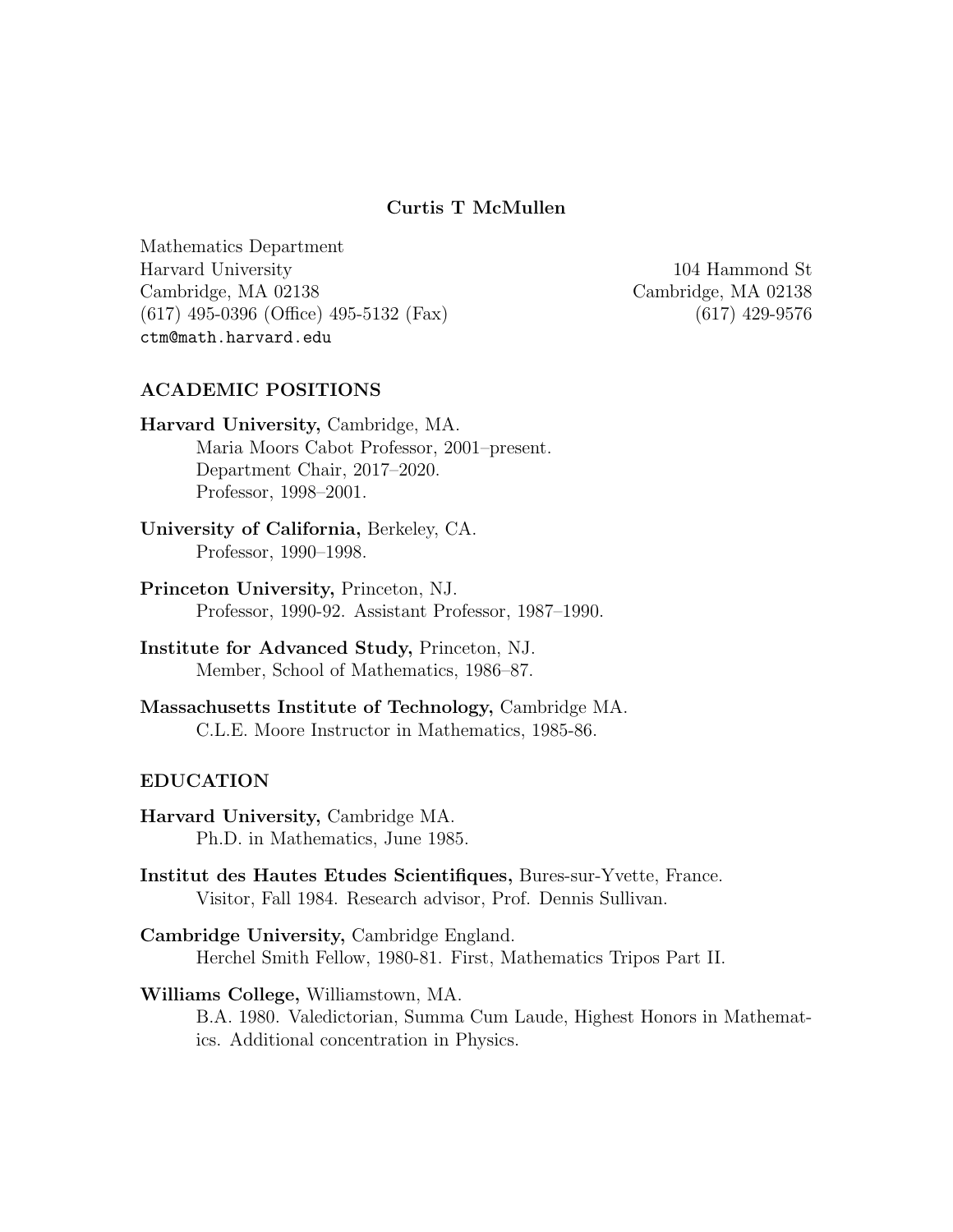#### ACADEMIC RECOGNITIONS

Simons Professorship, MSRI, 2012, 2016, 2022. Simons Fellow in Mathematics, 2015-16. Honorary Fellow, Emmanuel College, Cambridge, 2014. Humboldt Research Award, 2011. Member of the National Academy of Sciences, 2007. Guggenheim Fellow, 2004. Honorary Doctor of Science Degree, Williams College, 1999. Fields Medal, 1998. Member of the American Academy of Arts and Sciences, 1998. Chancellor's Professorship, Berkeley, 1996-1998. Miller Professorship, Berkeley, Fall 1994. Salem Prize, 1991. Presidental Young Investigator, 1988-1993. Alfred P. Sloan Fellowship, 1988. NSF Postdoctoral Fellowship, 1987-1990. MSRI Postdoctoral Fellowship, 1986. Alfred P. Sloan Doctoral Dissertation Fellowship, 1984-85.

#### SELECTED INVITED LECTURES

Frontiers of Science Lecture, University of Utah, Salt Lake City, 2021. Distinguished Lecture Series, University of Virginia, Charlottesvile, 2021. Coxeter Lectures, Toronto, 2018. Distinguished Lecture Series, University of California, Irvine, 2018. Blyth Lectures, Toronto, 2017. Milliman Lectures, Seattle, 2016. da Vinci Lecture, Milan, 2015. Artin Lecture, Heidelberg, 2015. International Congress of Mathematicians, Seoul, 2014. Heidelberg Laureate Forum, Plenary Lecture, 2013. Distinguished Lecture Series, UIC, Chicago, 2013. Abel Lecture, Norwegian Academy of Sciences and Letters, Oslo, 2011. Pinsky Lectures, Northwestern University, Chicago, 2011. Ruth and Irving Adler Lecture, IAS, Princeton, 2010. Reimar–Lüst Lecture, Max-Planck-Institut, Bonn, 2009. DeRham Lecture, École Polytechnique Fédérale de Lausanne, 2009. Nielsen Lecture, CTQM, Aarhus, Denmark, 2008. Ziwet Lectures, University of Michigan, Ann Arbor, 2008.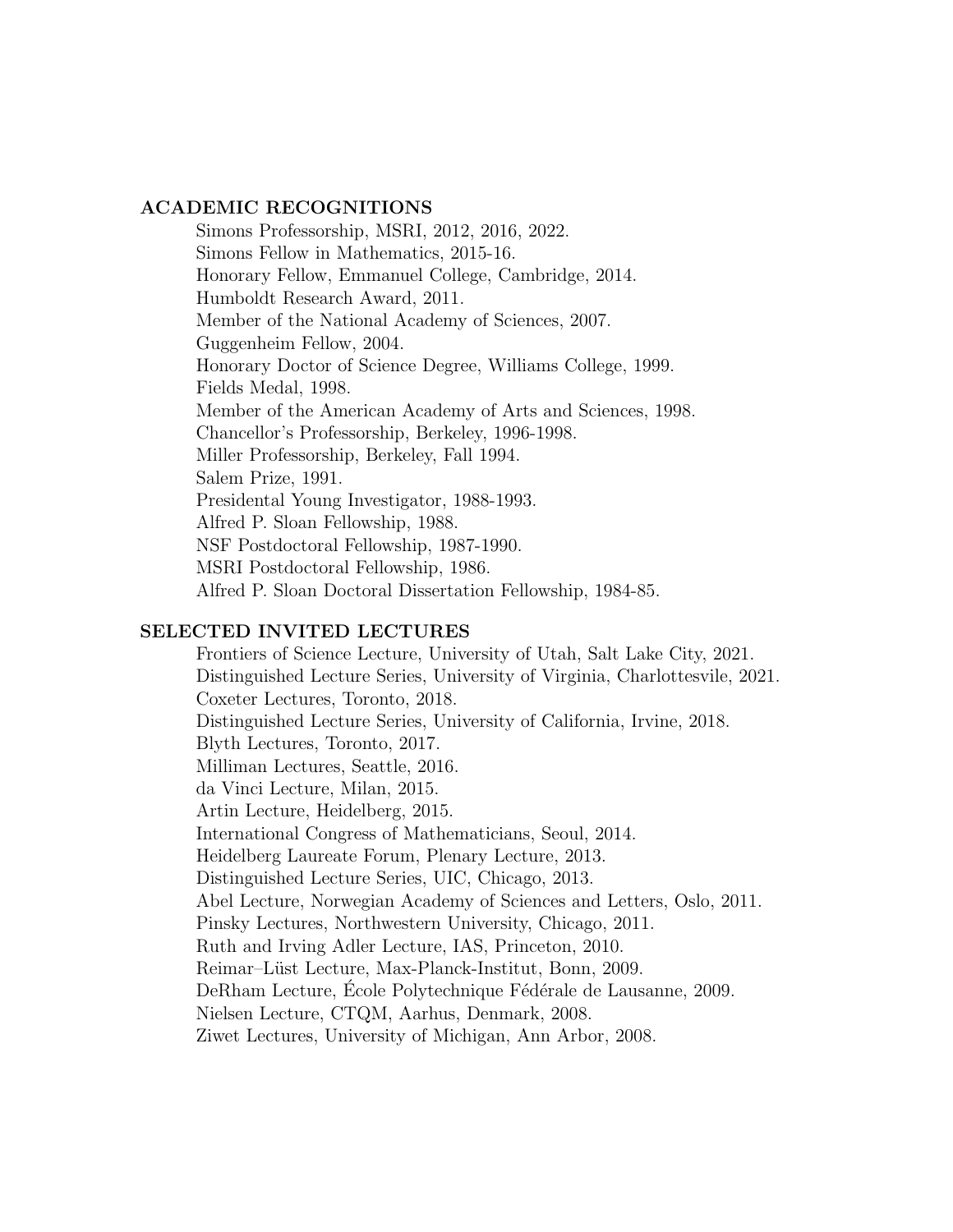Mathematische Arbeitstagung, Max-Planck-Institut, Bonn, 2003, 2007. Hopf Lectures, Eidgenössische Technische Hochschule, Zürich, 2005. Kolchin Lecture, Columbia University, New York, 2005. Bowen Lectures, University of California, Berkeley, 2004. Alaoglu Lecture, California Institute of Technology, Pasadena, 2003. Namboodiri Lectures, University of Chicago, 2003. AMS Ross Lecture, Boston, 2002. Distinguished Lecture Series, Brown University, Providence, 2001. AMS Colloquium Lecture Series, Washington DC, 2000. Nevanlinna Colloquium, Helsinki, 1990 and 2000. International Congress of Mathematicians, Berlin, 1998. Zabrodsky Lecture, Hebrew University, Jerusalem, 1994. Gergen Lectures, Duke University, Durham, 1994. Keeler Lectures, University of Michigan, Ann Arbor, 1993. International Congress of Mathematicians, Kyoto, 1990. Whittemore Lectures, Yale University, New Haven, 1989. New York – Soviet Academy Symposium, New York, 1988.

#### VISITING RESEARCH POSITIONS

Max-Planck-Institut für Mathematik, Bonn. 2001—2014. MSRI, Berkeley CA. 1989, 1995—2016. Institut des Hautes Etudes Scientifiques, Paris. 1987–2001. Université de Paris Sud. 1989, 1994. Ecole Normale Supérieure, Paris. 1987.

## ACADEMIC SERVICE

Forum of Mathematics, Pi and Sigma. Editor, 2012 — present.

BiSTRO. International online seminar. Organizer, April 2020— present.

Department Chair. Mathematics, Harvard University, 2017— 2020.

Veblen Prize Committee. AMS, 2015 — 2018.

NSF Committee of Visitors. Washington DC, 2010.

Fields Medal Selection Committee. International Congress of Mathematicians, Madrid, 2006.

Annals of Mathematics. Associate Editor, 1997–2002.